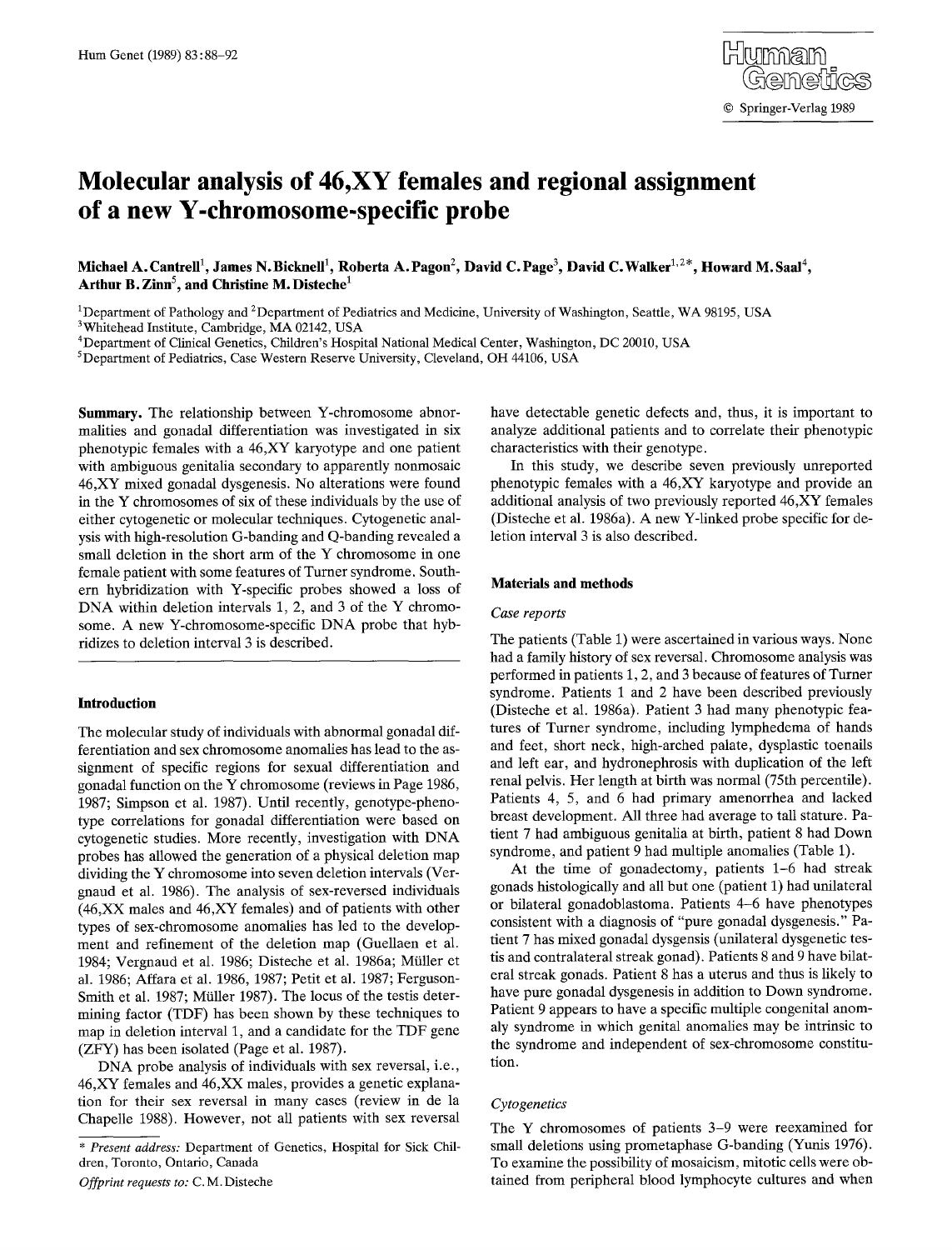|  |  |  |  | Table 1. Phenotypic and karyotypic characteristics of the patients |
|--|--|--|--|--------------------------------------------------------------------|
|--|--|--|--|--------------------------------------------------------------------|

| Patient        | Age             | Phenotype                                                                    | Height <sup>a</sup> | Genitalia <sup>b</sup>        | Gonads <sup>c</sup> |   | Karyotype     | Number of cells |      |        |     |
|----------------|-----------------|------------------------------------------------------------------------------|---------------------|-------------------------------|---------------------|---|---------------|-----------------|------|--------|-----|
|                | (years)         |                                                                              |                     |                               | R                   | L |               | Blood           | Skin | Gonads |     |
|                |                 |                                                                              |                     |                               |                     |   |               |                 |      | R      | L   |
|                | 4               | Turner features                                                              | 75th                | F                             | S                   | S | 46, XYp       | 105             | 50   | 50     | 51  |
| $\mathfrak{2}$ | 15              | Turner features                                                              | N                   | $\mathbf F$                   | G                   | G | $46, XYp-$    | 120             | -    | 54     | 58  |
| 3              | NB <sup>d</sup> | Turner features                                                              | 75th                | $\mathbf{F}$                  | S                   | G | $46, XYp-$    | 111             | 100  | 110    | 100 |
| 4              | 18              | Primary amenorrhea<br>without breast development                             | N                   | Enlarged<br>clitoris          | G                   | S | 46,XY         | 24              | 20   | 14     |     |
| 5              | 16              | Primary amenorrhea<br>without breast development                             | 60th                | F                             | G                   | S | 46, XY        | 57              |      |        |     |
| 6              | 24              | Primary amenorrhea<br>without breast development                             | 95th                | F                             | G                   | S | 46, XY        | 101             | 21   |        |     |
| $\tau$         | NB              | Ambiguous genitalia                                                          | N                   | Small phallus,<br>hypospadias | D                   | S | 46.XY         | 100             | 100  | 59     | 50  |
| 8              | NB              | Down syndrome                                                                | $50th^e$            | F                             | S                   | S | $47, XY, +21$ | 25              | 55   | 20     |     |
| 9              | 5               | Coloboma, heart<br>defect, cup-shaped ears,<br>seizures, developmental delay | 50th                | F                             | S                   | S | 46,XY         | 55              |      |        |     |

a Percentile; N, normal height, no percentile available

<sup>b</sup> F, Female

° R, Right; L, left; S, streak; G, gonadoblastoma; D, dysgenetic testis

<sup>d</sup> NB, Newborn

For Down syndrome

possible from fibroblast cells established from skin biopsies or gonadal tissue. Slides were stained by G-banding or Q-banding using standard procedures.

## *Southern hybridization*

DNA was prepared from peripheral blood leukocytes, cultured skin fibroblasts, or Epstein-Barr virus-transformed lymphoblastoid cell lines and then submitted to restriction digestion, electrophoresis, and Southern hybridization by standard techniques (Maniatis et al. 1982). Each hybridization probe was used at either "reduced" stringency or "high" stringency. Reduced stringency means that hybridizations were performed at 42°C and that the final wash was in  $0.1 \times$  SSC ( $1 \times$  SSC is  $0.15 M$  NaCl,  $15 mM$  sodium citrate, pH7),  $0.1\%$  sodium dodecyl sulfate (SDS) at 55°C. High stringency means that hybridizations were carried out at  $42^{\circ}$  or  $47^{\circ}$ C and the final wash was in  $0.1 \times$  SSC,  $0.1\%$  SDS at 65°C.

The probes pDP61 (D. C. Page, unpublished, subcloned from plasmid 115 of Geldwerth et al. 1985), pDP105 (D. C. Page, unpublished), pDP34 (Page et al. 1982, 1984; Vergnaud et al. 1986), and pDP97 (D. C. Page, unpublished, subcloned from cosmid Y97 of Wolfe et al. 1985) were hybridized as previously described by Disteche et al. (1986b). The following describes the other probes used:

Probe pDP132 (D. C. Page, unpublished results) detects a Ylinked *TaqI* fragment of 4.4 or 7.0 kb, specific for deletion interval 1 and an X-linked fragment of 3.2 kb when hybridized at high stringency.

Probe pDP1007 (Page et al. 1987) detects a Y-linked *TaqI*  fragment of 2.8kb, specific for deletion interval 1 and an Xlinked *TaqI* fragment of 2.3kb, when hybridized at high stringency. This probe recognizes the ZFY locus which is a candidate for the TDF gene (Page et al. 1987).

Probe 52d (Bishop et al. 1984) detects multiple loci on the X and Y chromosomes. A Y-linked *TaqI* fragment of 3 kb (52d/ B), specific for deletion interval 3 (Vergnaud et al. 1986) is seen after hybridization at reduced stringency,

Probe 50f2 detects a number of Y-specific fragments at reduced stringency (Guellaen et al. 1984). One such fragment 50f2/A or B, gives a 3.5-kb *TaqI* band specific for deletion interval 3 (Vergnaud et al. 1986).

Probe pY3.4 (Lau et al. 1984) detects highly repeated Y-specific *TaqI* fragments of less than 1 kb, specific for deletion interval 7 when hybridized at high stringency.

Probe pMC23 was isolated after hybridization by a phenol-enhanced reassociation technique (PERT) (Kunkel et al. 1985) in which *Sau3A-digested,* Y-chromosome-specific DNA was hybridized with an excess of sheared DNA from patients 1 and 2. Ligation of the resultant mixture into the *BamHI* site of pBR322 generated a library whose clones were analyzed to identify sequences hybridizing to specific regions of the Y chromosome (Cantrell and Disteche 1987). Probe pMC23 was obtained from that library, contains a Y-specific DNA insert of approximately 140bp, and was hybridized at high stringency.

#### **Results**

#### *Cytogenetics studies*

When the chromosomes of patients 3 to 9 were examined using prometaphase banding, six of the patients appeared to have normal chromosomes. There was no evidence of mosaicism in the tissues examined (Table 1). However, patient 3 who has features of Turner syndrome was found to have a small deletion in the short arm of the Y chromosome (Fig. 1).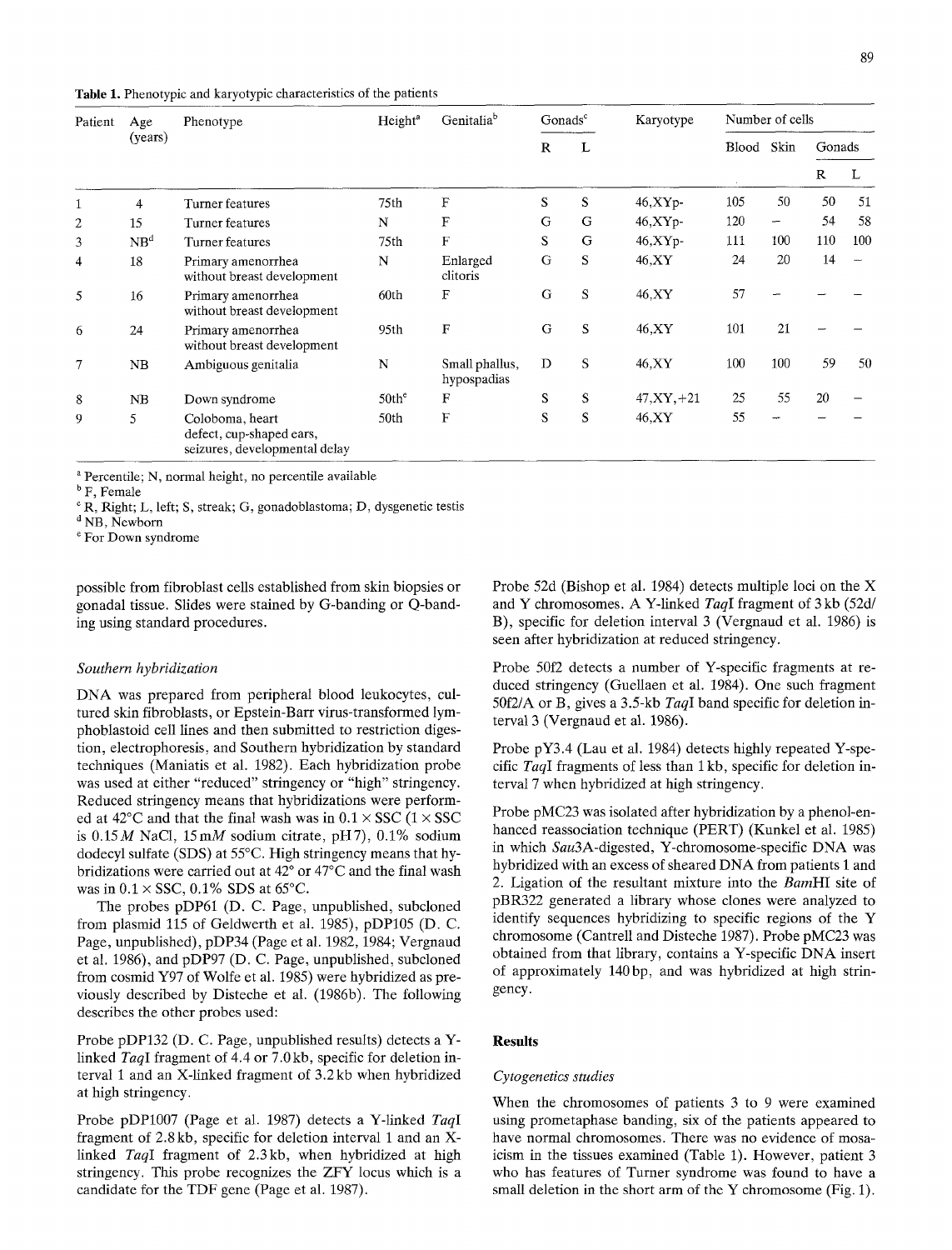Fig. 1a, b. Examples of Y chromosomes from patient  $3$  (a) and a normal male control  $(b)$ . The upper samples are Y chromosomes stained by G-banding *(G)* and the lower samples are Y chromosomes stained by Q-banding *(Q)* 

This deletion appeared to be similar to the deletions previously reported in two other XY females (patients I and 2) with features of Turner syndrome (Disteche et al. 1986a). Cytogenetic studies of the father of patient 3 revealed a normal Y chromosome. All three of these patients therefore have a de novo karyotype of 46,X,Yp- with no apparent mosaicism in multiple tissues examined in each patient (Table 1).

## *Southern hybridization studies*

Y-specific probes were used to compare the Y-chromosome deletions in two previously reported 46,X,Yp- patients with the deletion observed in patient 3. DNA from the six patients with cytogenetically normal Y chromosomes was probed in a similar fashion to determine whether they contained cytogenetically undetectable deletions.

Figure 2 shows the results of a Southern hybridization when *TaqI-digested* DNA from a normal male and female, three of the new patients, and the previously described patients 1 and 2 (Disteche et al. 1986a) was hybridized with three different Y-specific probes. Figure 2a shows the hybridization of pDP132, a probe specific for deletion interval 1 of the Y chromosome (Vergnaud et al. 1986; Page 1986), to either a 4.4-kb Y-specific DNA fragment or a 7.0-kb restriction fragment length polymorphism (RFLP). A 3.2-kb X-linked fragment also hybridizes to pDP132. The Y-specific fragment is deleted in patients 1, 2, and 3 but present in patients 4 and 5. Figure 2b shows hybridization of the probe pDP61 to a 2.8-kb



Pig. 2a-e. Hybridization of Y-chromosome-specific probes to Southern transfers of DNA from sex-reversed patients. DNA from a normal male *(M),* a normal female *(F),* patient 5, patient *4,* patient *3,* patient 1, and patient 2 was digested with *TaqI,* separated by electrophoresis, and blotted. The membranes were then probed with pDP132 (a), pDP61 (b), and pMC23 (e)

X-linked fragment and a 2.1-kb Y-linked fragment specific for deletion interval 2 (Vergnaud et al. 1986). This Y-linked fragment is also deleted in patients 1, 2, and 3 but present in patients 4 and 5. Figure 2c shows the hybridization pattern obtained with a new probe, pMC23, which we have recently isolated by use of PERT hybridization (Cantrell and Disteche 1987). This probe detects a 6-kb Y-specific fragment that is missing in patients 1 and 3 but present in patients 2, 4, and 5. We have previously shown at least some region-3-specific DNA to be absent in patient 1 but present in patient 2 (Disteche et al. 1986a), so we tentatively consider pMC23 to be a region-3-specific probe that defines a locus deleted in patients 1 and 3.

The results shown in Fig. 2 plus the results of a large number of other hybridizations with Y-linked probes are summarized in Table 2. The DNA from patient 3 gives the same hybridization pattern to all the probes tested as was obtained with patient 1. Both patients appear to have deletions spanning the Y-chromosome deletion interval 1 when probed with

Table 2. Y-chromosome-specific DNA studies using DNA probes to test individuals for the presence (+) or absence (-) of indicated Y-specific restriction fragments

| DNA probe/locus | Deletion<br>interval | Individual |        |              |        |        |        |           | Normal | Normal |                |        |
|-----------------|----------------------|------------|--------|--------------|--------|--------|--------|-----------|--------|--------|----------------|--------|
|                 |                      |            | 2      | 3            | 4      | 5      | 6      | 7         | 8      | 9      | male           | female |
| pDP132          |                      |            |        |              | $\div$ | $^{+}$ | $^{+}$ | $\ddot{}$ | $^{+}$ | $^{+}$ | $\overline{+}$ |        |
| pDP1007         |                      |            |        |              | $^{+}$ | $+$    | $+$    | $\ddot{}$ | $^{+}$ | $+$    | $^{+}$         |        |
| pDP61           |                      |            |        |              | $^{+}$ | $+$    | $^{+}$ | $+$       | $\div$ | $\div$ | $^{+}$         |        |
| pMC23           | ٩                    |            |        | -            | $+$    | $^{+}$ | $+$    | $\ddot{}$ | $+$    | $\div$ | $\div$         |        |
| 52d/B           | 3                    |            | $^+$   | -            | $+$    | $^{+}$ |        |           |        | $^{+}$ |                |        |
| pDP105/A        | 3                    |            |        |              | $^{+}$ | $+$    | $+$    | $\ddot{}$ | $^{+}$ | $^{+}$ | $\div$         |        |
| 50f2/A,B        | 3                    |            | $^{+}$ | -            | $+$    |        | $+$    | $^{+}$    | $+$    | $^{+}$ | $^{+}$         |        |
| pDP34           | 4A                   | $\ddag$    |        | $\mathrm{+}$ | $^{+}$ | $^{+}$ | $+$    | $+$       | $^{+}$ | $+$    | ┿              |        |
| pDP97           | 4B                   |            |        |              |        |        | $+$    | $+$       | $^{+}$ |        | $^{+}$         |        |
| pDP105/B        | 6                    | ┿          |        |              | $\div$ | $^{+}$ | $+$    | $+$       | $+$    | $+$    | ┿              |        |
| pY3.4           |                      |            |        |              |        |        | $\div$ | $^{+}$    | $^{+}$ |        | ┿              |        |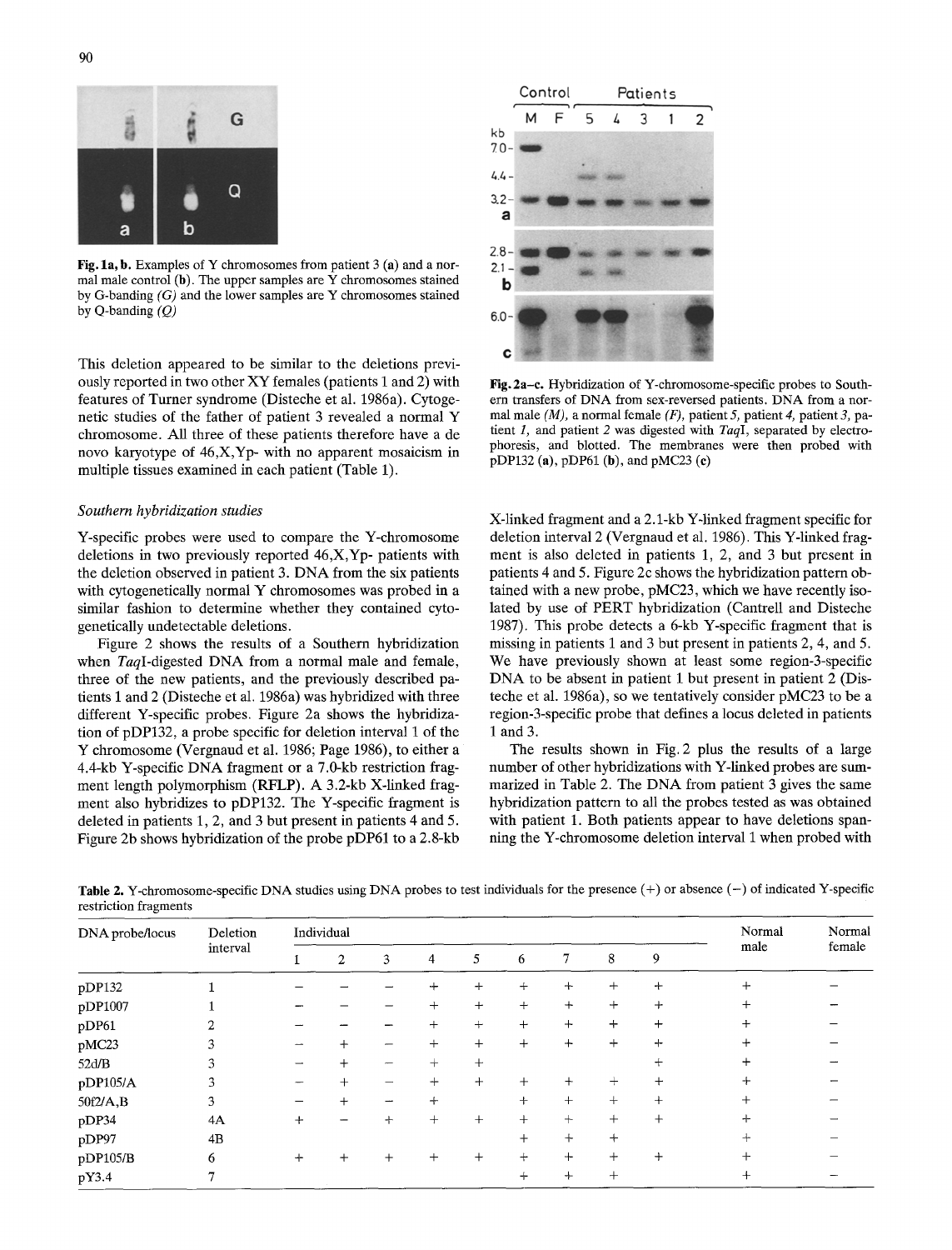pDP132 or pDP1007; interval 2 when probed with pDP61; and interval 3 when probed with pMC23, 52d, pDP105 or 50f2. The analysis of patients 1 and 2 with additional Y-linked probes not used in the previous study (Disteche et al. 1986a) corroborates the patterns of hybridization seen before. DNA from patient 2 hybridizes to probes specific for all Y-chromosome regions except 1, 2, and 4A.

The other patients (4-9) showed no deletion of the Y chromosome with any of the probes tested (Table 2). In particular, probe pDP1007 that recognizes the ZFY gene, a candidate for the TDF gene (Page et al. 1987), showed a normal male hybridization pattern on all six patients (4-9) analyzed. Further analysis of two of the patients (4 and 6) was done by using additional restriction enzymes *(HindIII, PstI, Sau3A, MspI)*  with probe pDP1007 and no abnormal restriction patterns were found.

Table 2 shows that the new probe pMC23 gives the same pattern of hybridization to all of the patients as the region 3 probes  $-52d$  (fragment A), pDP105 (fragment A), and 50f2 (fragments A or B). We conclude that pMC23 does indeed detect a locus in region 3. Upon hybridization and washing at medium stringency (data not shown), a smear indicative of hybridization to a large number of autosomal loci is seen, but washing at high stringency produces a single, extremely intense band that is Y-chromosome-specific (Fig. 2C). This indicates that pMC23 represents a single member of a dispersed family of repeated sequences and that the band seen upon high stringency washing may represent more than one locus within region 3.

# **Discussion**

We have reported the cytogenetic and Southern hybridization analysis of seven new 46,XY female patients plus additional analysis of two previously described patients (Disteche et al. 1986a). DNA analysis was performed using eleven probes for regions 1, 2, 3, 4, 6, and 7 of the Y chromosome, including pMC23, a new probe for region 3 that is strictly Y-linked and moderately repeated.

One of the new patients analyzed (patient 3) has a deletion of the short arm of the Y chromosome. This deletion includes regions 1 through 3, like the deletion that had been previously found in another patient (patient 1) with a similar phenotype while a third individual (patient 2) has a deletion of region 1, 2, and 4A (Disteche et al. 1986a). This deletion of noncontiguous intervals seen in patient 2 is likely to result from an inversion in her father (Disteche et al. 1986a). Since the TDF is localized within region 1 of the Y chromosome (Vergnaud et al. 1986; Page et al. 1987), it is presumed that deletion of region 1 (or at least of a critical portion of region 1) in these three 46,XY female individuals has resulted in the failure of testicular development and in the development of streak gonads. The lack of fetal androgen production therefore resulted in female rather than male external genitalia.

Interestingly, all three patients with a Y-chromosome deletion have features of Turner syndrome, which prompted their initial evaluation. This has been reported in other cases of deletions of the short arm of the Y chromosome (Rosenfeld et al. 1979; Magenis et al. 1984). However, the normal height of these Y-chromosome-deleted patients distinguishes them from typical Turner patients (Disteche et al. 1986a). This suggests that if a gene for stature is located on the Y chromosome, it is in proximal region 4A through region 7, which are not deleted in these patients. Two of the Y-chromosome-deleted patients (patients 2 and 3) developed gonadoblastoma, a tumor frequently seen in 46,XY females (Scully 1970). A hypothetical gene predisposing to gonadoblastoma would thus be also located in proximal region 4A through region 7 of the Y chromosome (Page 1987; Disteche 1989).

The findings in patients 1-3 contrast to those in patients 4- 6 who do not have the Turner syndrome phenotype, but have streak gonads secondary to "XY pure gonadal dysgenesis." These three patients (patients 4-6) have normal chromosomes and no evidence for loss of Y-specific DNA, including those DNA sequences detected by probe pDP1007, which identifies the ZFY gene, a candidate gene for the TDF (Page et al. 1987). Thus, it appears that only a small proportion of XY females have detectable deletions (Ferguson-Smith et al. 1987; Müller 1987). Patients with  $XY$  pure gonadal dysgenesis usually do not have sex-chromosome structural abnormalities, which is consistent with its presumed autosomal or X-linked recessive inheritance (German et al. 1978). Nonetheless, the analysis performed in this study does not eliminate the possibility of a small deletion or point mutation of Y-chromosome material in these patients. Continuing investigation of XY pure gonadal dysgenesis patients with Y-chromosome probes is warranted because this condition demonstrates genetic heterogeneity, suggesting that abnormalities of genes encoded on the Y chromosome may account for some patients with this phenotype.

Patient 7 has mixed gonadal dysgenesis, a condition often associated with 45X/46,XY mosaicism (Donahue et al. 1979; Robboy et al. 1982). The lack of mosaicism in a total of 309 cells from three different tissues, including both gonads, in this patient indicates than Y-chromosome mosaicism is an unlikely explanation for the phenotype of this patient. In contrast to pure gonadal dysgenesis, mixed gonadal dysgenesis is not familial. An autosomal recessive or X-linked recessive mode of inheritance for mixed gonadal dysgenesis has not been proposed, suggesting that a point mutation or small deletion of the TDF gene or some other Y locus is still very likely in such patients.

The phenotypes of patients 8 and 9 are less well-defined. Patient 8 has Down syndrome and is likely to have pure gonadal dysgenesis in addition. The abnormalities in gonadal differentiation seen in patient 9 may be the result of a multiple congenital abnormality syndrome. Nonetheless, the use of Yspecific DNA probes has excluded the possibility of a large submicroscopic deletion of the candidate TDF gene (locus ZFY) as the etiology of their sex reversal.

*Acknowledgements.* We thank J. Weissenbach (Institut Pasteur, Paris) for probes 50f2 and 52d and Y. Lau (University of California, San Francisco) for probe pY3.4. We gratefully acknowledge Cynthia Friedman, Steve Forbes, and Doug Chapman for technical assistance. We thank Drs. J. Wedgwood, H. Thuline and R. Fick for participating in this study. We thank Janice Garr for typing this manuscript. This work was supported by grants CD-305 from the American Cancer Society and 1-1019 from the March of Dimes (M. A. C. and C. M. D.), and grants HD22532 (D. C. P.) and AG00057 (M. A. C.) from the National Institutes of Health.

## **References**

Affara NA, Ferguson-Smith MA, Tolmie J, Kwok K, Mitchell M, Jamieson D, Cooke A, Florentin L (1986) Variable transfer of Yspecific sequences in XX males. Nucleic Acids Res 14: 5375-5387